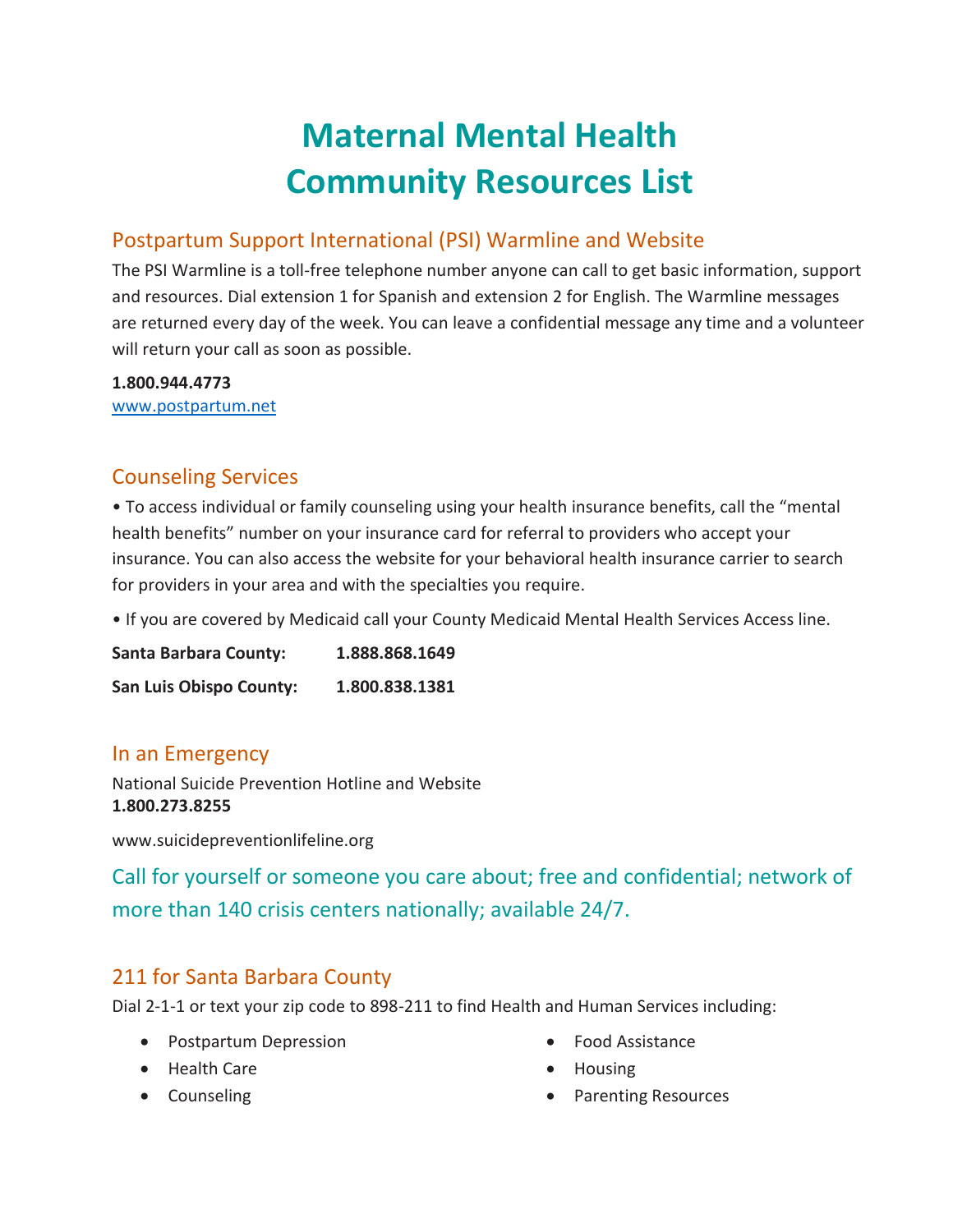# Santa Maria Community Resources/ Recursos de la Comunidad de Santa Maria

| <b>Emergency 24 Hours Hotlines/</b>                                            |                |
|--------------------------------------------------------------------------------|----------------|
| Servicios de Emergencia las 24 Horas                                           | 911            |
| 24 Hour Helpline/Linea de Ayuda las 24 Horas                                   | 211            |
| California Postpartum Support Warmline/<br>Línea telefónico de Apoyo Postparto | 1.855.227.7462 |
| <b>CARES Mental Health Crisis Services/Crisis de Salud Mental</b>              |                |
| 24 hours and walk-ins/Disponible 24 horas sin cita.                            |                |
| 212 Carmen Lane, Santa Maria, 18 and older                                     | 805.739.8700   |
| 500 Foster Road, Santa Maria, 18 and older                                     | 805.934.6380   |
| <b>Access toll free for CARES</b>                                              | 1.888.868.1649 |
| <b>Department of Child Support Services</b>                                    |                |
| 201 Miller Street, #206, Santa Maria                                           | 1.866.901.3212 |
| Domestic Violence Solutions/ Violencia Doméstica                               |                |
| 24 hour hotline/Línea telefónica de 24 horas                                   | 805.925.2160   |
| Rape Crisis Center/Centro Contra la Violación Sexual                           |                |
| 24 hour hotline/Línea telefónica de 24 horas                                   | 805.928.3554   |
| <b>SAFTY (Safe Alternatives to Treating Youth)</b>                             |                |
| 24 hour hotline for youth in crisis, up to age 21/                             |                |
| Línea telefónica las 24 horas para jóvenes en crisis, a 21 años.               | 1.888.334.2777 |
| Victim Witness/Asistencia a las Víctimas                                       |                |
| 312 Cook Street, #D, Santa Maria                                               | 805.346.7529   |
| <b>Legal Aid Foundation/Asistencia Legal</b>                                   |                |
| 301 Miller Street, Santa Maria                                                 | 805.922.9909   |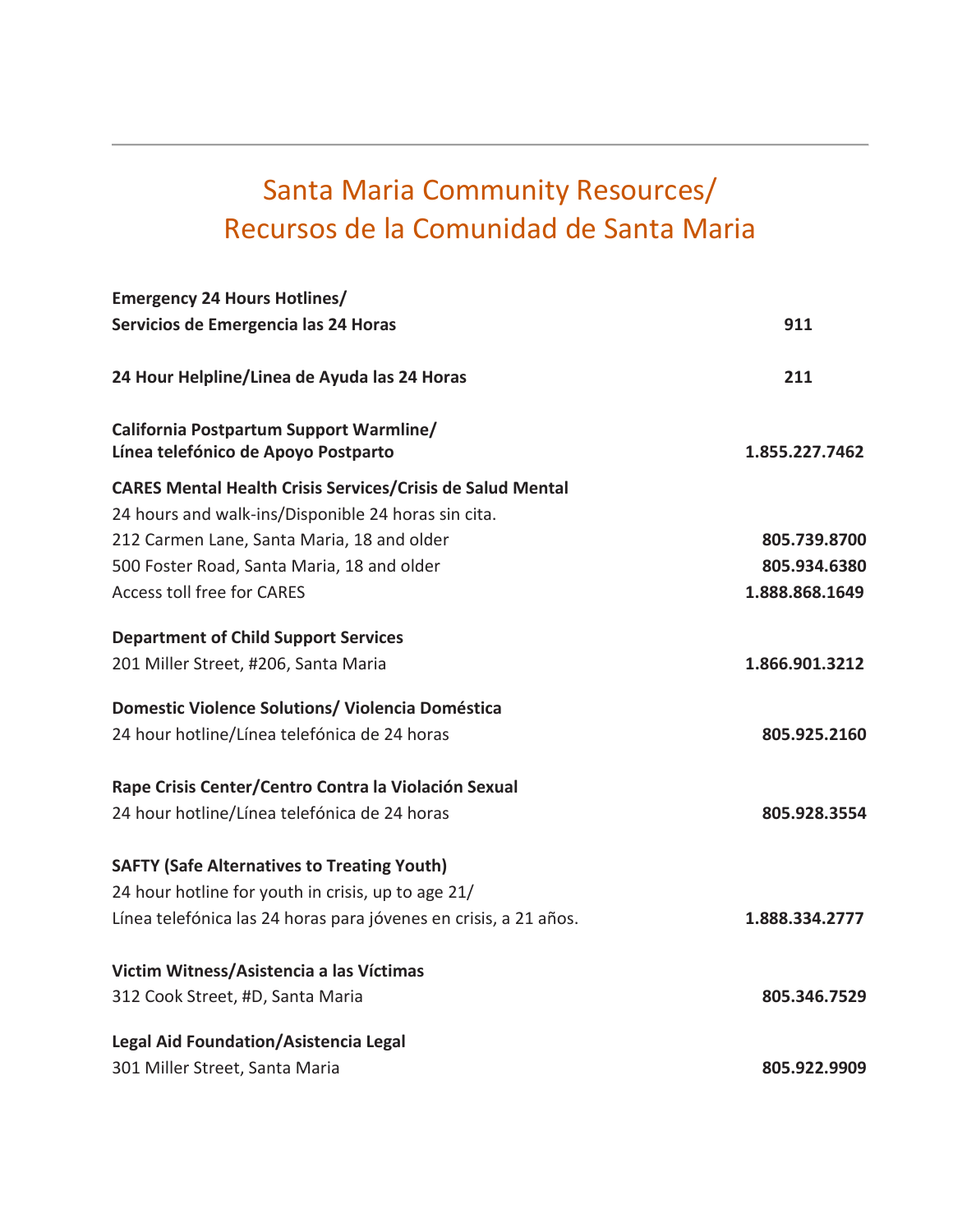### Counseling/Consejería

#### **CALM**

210 E. Enos Drive, Suite A, Santa Maria **805.614.9160**  *Great Beginnings Home Visits*, for children 0-5 years/ *Programa de Gran Principios*, visitas en el hogar para ninos 0-5 años. Also offers Prevention and Early Intervention (PEI), Child Parent Program (CPP), SafeCare, Postpartum Therapeutic Support, Front Porch, Domestic Violence Treatment Program, Children Sexual Abuse Treatment (CSAT) and Welcome Every Baby (WEB) services.

#### **Care Net**

| Free parenting classes/Clases de crianza gratis.  |              |
|---------------------------------------------------|--------------|
| 201 S Miller Street, Suite 101, Santa Maria       | 805.928.9285 |
| <b>Family Service Agency dba</b>                  |              |
| <b>Santa Maria Valley Youth and Family Center</b> |              |

105 N. Lincoln Street, Santa Maria **805.928.1707**

### Food and Clothing/Alimentos y Ropa

| <b>Catholic Charities</b>                                            |              |
|----------------------------------------------------------------------|--------------|
| Lunes-Viernes, 9-12PM and 1-4PM or Sábado, 9-1PM                     |              |
| 607 West Main Street, Santa Maria                                    | 805.922.2059 |
| <b>Marian New Life</b>                                               |              |
| <b>Marian Community Clinic</b>                                       |              |
| 117 Bunny Avenue, Santa Maria                                        | 805.739.3896 |
| Rescue Mission Food Pantry/Despensa de Alimentos                     | 805.614.0220 |
| Lunes 5PM: Foursquare Church, 709 Noth Curryer St, Santa Maria       |              |
| Miércoles 12PM: Rescue Mission, 1207 North McClelland, Santa Maria   |              |
| Jueves 6PM: Lemos Feed Parking Lot, 525 South Broadway, Santa Maria  |              |
| Viernes 5PM: Power of God Church, 1503 North McClelland, Santa Maria |              |
| <b>Salvation Army</b>                                                |              |
| Free lunch/Lonche gratis, Mon-Sat/Lunes-Sábado 12-12:30PM            |              |
| 200 Cook Street, Santa Maria                                         | 805.349.2421 |
| <b>WIC</b>                                                           | 805.346.8450 |
| Lactation Consultant/Consultora de Lactancia                         | 805.346.8452 |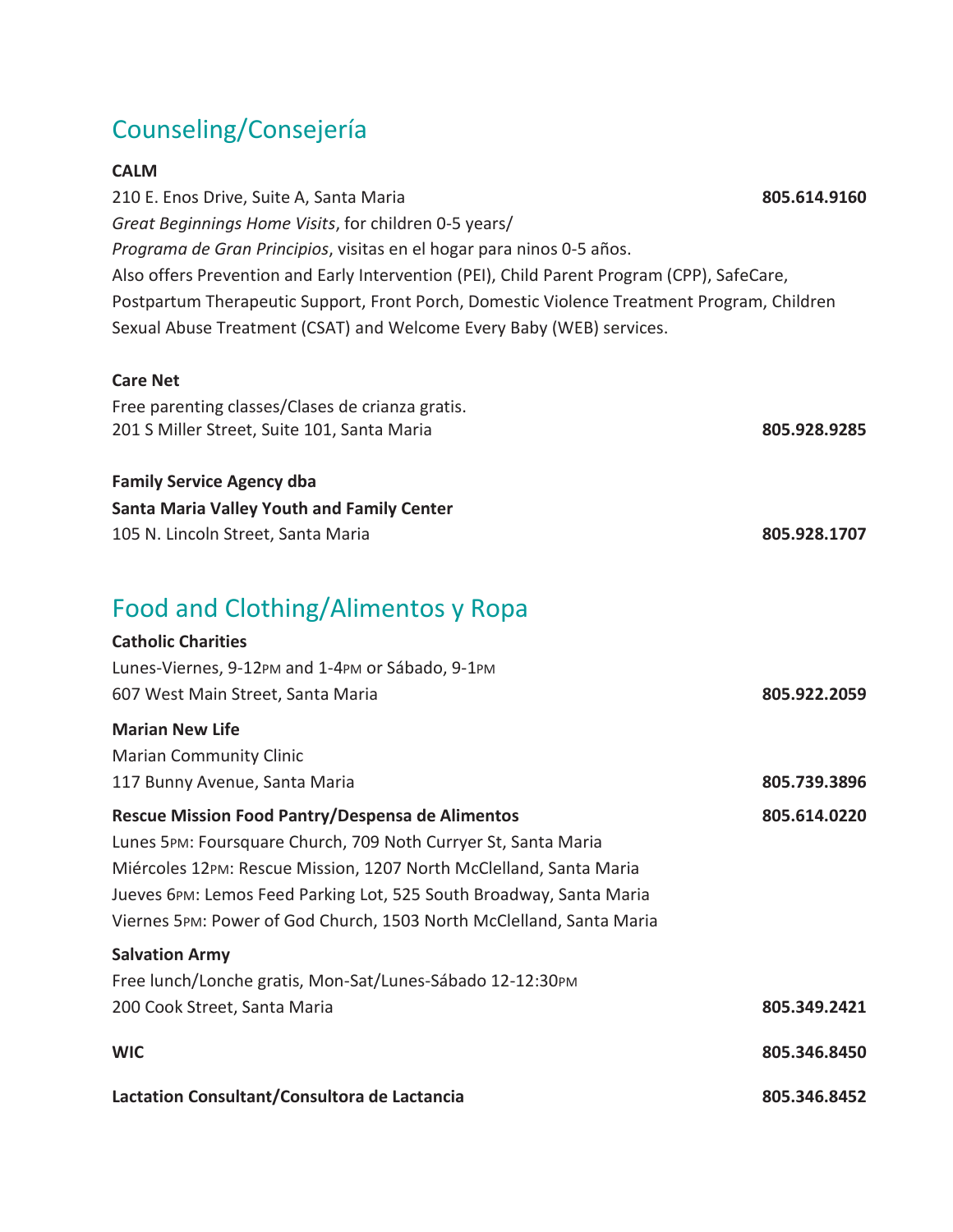### Newborn Home Visitation

| <b>County of SB, Maternal Child and Adolescent Health</b>            | 800.288.8145      |
|----------------------------------------------------------------------|-------------------|
| Marian – Dignity Health Home Health                                  | 805.739.3830      |
| New Parent Support Program (for Tricare Military Beneficiaries only) | 805.606.8217/3166 |
| WEB Welcome Every Baby/Bienvenida a todos los Bebés                  | 805.922.5459      |

### Transportation

| <b>Regional Transit Authority</b> | 805.781.4472 |
|-----------------------------------|--------------|
| <b>SMAT Bus/Autobús</b>           | 805.928.5624 |
| Smooth                            | 805.922.8476 |

### Drug and Alcohol Treatment/ Tratamiento para el abuso de Drogas y Alcohol

| <b>AA (Alcoholics Anonymous)</b>                                       | 805.925.3782   |
|------------------------------------------------------------------------|----------------|
| Dejar de Fumar                                                         | 1.800.456.6386 |
| <b>NA (Narcotics Anonymous)</b>                                        | 1.818.773.9999 |
| <b>Recovery Point</b>                                                  | 805.346.8185   |
| <b>Tobacco Cessation</b>                                               | 1.800.662.8887 |
| <b>Transitional Center and Project PREMIE</b>                          |                |
| Perinatal recovery effort through maternal intervention and education. | 805.925.0315   |

### Education/Educación

| <b>Allan Hancock College</b>               |                            |
|--------------------------------------------|----------------------------|
| Community Education, ESL, Parent Education | 805.922.6966 ext 3209/3492 |
| <b>Boys and Girls Club</b>                 |                            |
| 901 North Railroad, Santa Maria            | 805.922.7163               |
| 4691 11th Street, Guadalupe                | 805.343.7813               |
| <b>City of Santa Maria Public Library</b>  |                            |
| 421 South McClelland Street, Santa Maria   | <b>805 925 0994</b>        |

| 421 South McClelland Street, Santa Maria      | 805.925.0994               |
|-----------------------------------------------|----------------------------|
| Free ESL classes/Classes de inglés gratuitas. | 805.922.6966 ext 3299/3740 |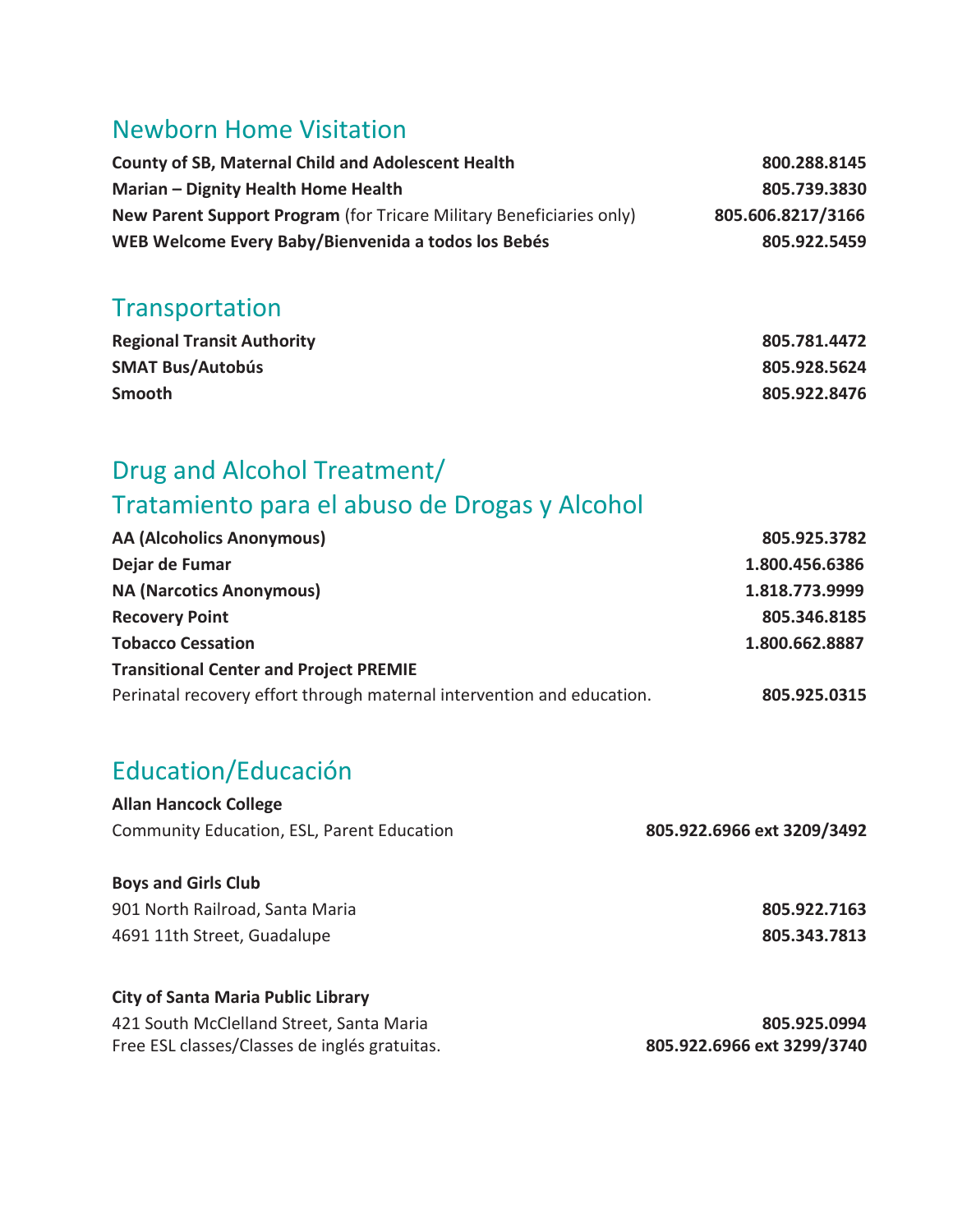| College for Kids/La Universidad para los ninos                          | 805.922.6966 ext 3209 |
|-------------------------------------------------------------------------|-----------------------|
| <b>County Self-Sufficiency Services/CalWorks</b>                        |                       |
| Mon-Fri/Lunes a Viernes, 8-4PM                                          |                       |
| 1444 South Broadway, Santa Maria                                        | 805.614.1300          |
| Dignity Health Parenting Support Group: 'Cambio de la vida con un bebe' |                       |
| (Mixtec interpreter available)                                          |                       |
| Ultimo Viernes de cada mes 6PM, Marian Hospital, Education Department   | 805.739.3398          |
| <b>Fighting Back Santa Maria Valley</b>                                 |                       |
| <b>Parent Education</b>                                                 |                       |
| 201 South Miller, Suite 208, Santa Maria                                | 805.346.1774          |
| Headstart CAC/Educación Infantil y Preescolar                           |                       |
| 6 weeks-5 years/6 semanas a 5 años.                                     |                       |
| 201 West Chapel Street, Santa Maria                                     | 805.922.2243          |
| Santa Maria Bonita School District                                      |                       |
| 708 Miller Street, Santa Maria                                          | 805.928.1783          |

### Medi-Cal, Food Stamps/

# Medi-Cal, Estampas de Comida y Ayuda Monetaria

| <b>Benefit Service Center</b>                       | 1.866.404.4007 |
|-----------------------------------------------------|----------------|
| <b>Birth Certificate/Certificados de Nacimiento</b> |                |
| After 6 weeks/Después de 6 semanas.                 |                |
| Cashier/Cajera Mon-Fri/Lunes-Viernes.               |                |
| 511 Lakeside Parkway, Santa Maria                   | 805.346.8370   |
| <b>CenCal Health/Grupo Holman</b>                   | 1.877.814.1861 |
| <b>Centro Binacional Oaxaqueno</b>                  |                |
| Lunes-Jueves, 10-2PM                                |                |
| 204 West Main Street, Ste D, Santa Maria            | 805.925.5262   |
| Centro de Servicio de los Beneficios                | 1.844.289.4682 |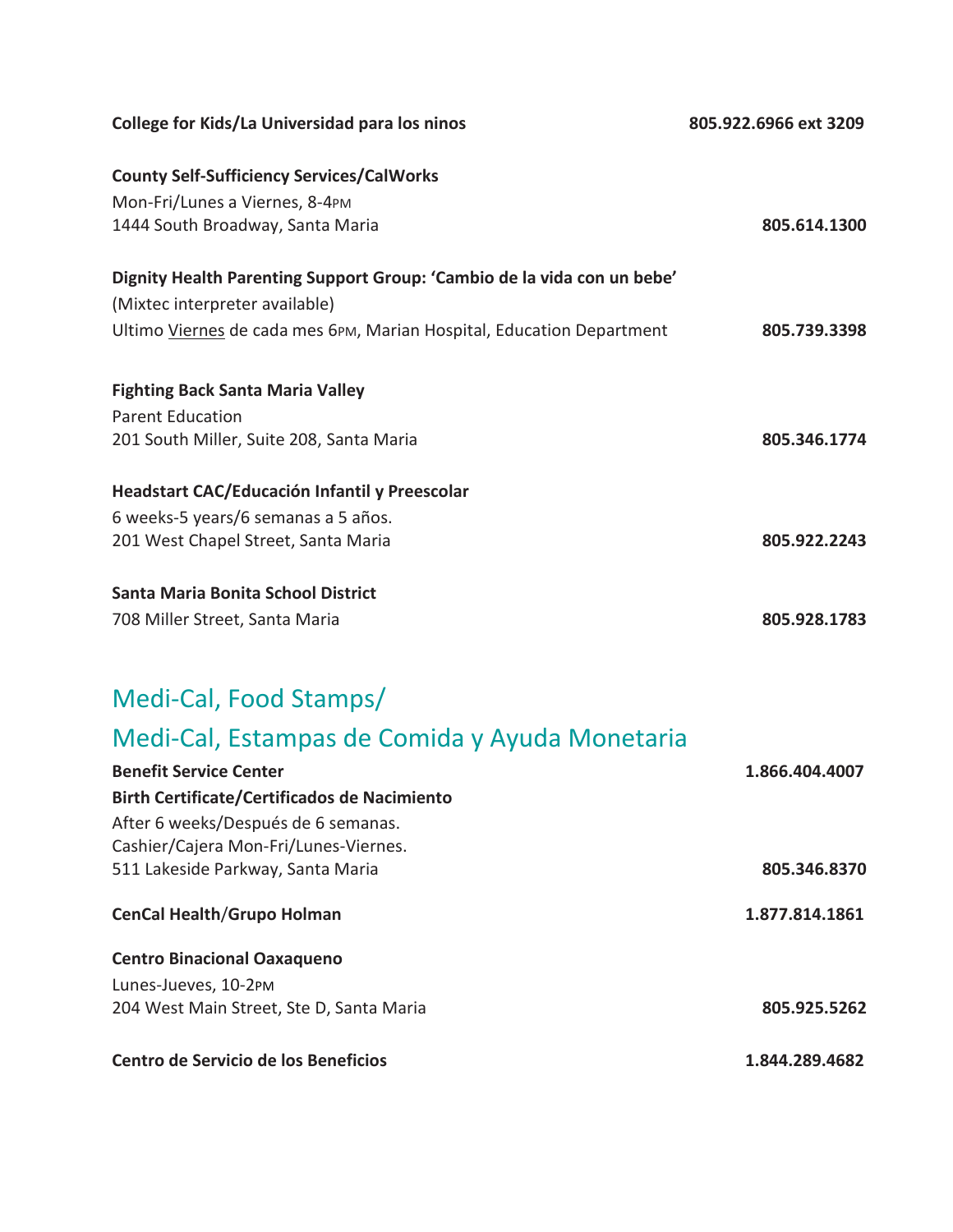| 805.346.7135   |
|----------------|
| 1.800.480.3287 |
| 1.866.658.8846 |
|                |
|                |
| 805.928.4150   |
|                |
| 805.343.7794   |
|                |
| 1.800.772.1213 |
|                |

## Special Needs/ Servicios de Desarrollo Necesidades Especiales

| <b>Alpha Resource Center</b>                                                                                                                                                                                                     |                                |
|----------------------------------------------------------------------------------------------------------------------------------------------------------------------------------------------------------------------------------|--------------------------------|
| Support and information for families of children with<br>developmental disabilities of all ages,<br>teen and adult recreation, and life skills training for adults.                                                              | 805.347.2775<br>1.877.414.6227 |
| <b>California Children's Services</b>                                                                                                                                                                                            | 805.681.5360                   |
| <b>CHDP, Immunizations/Vacunas</b>                                                                                                                                                                                               | 805.346.8414                   |
| Child Welfare Services/Reporte de Abuso Infantil                                                                                                                                                                                 | 1.800.367.0166                 |
| <b>Family Resource Center (Support Services)</b><br>648 East Enos Street, Santa Maria                                                                                                                                            | 805.928.4150                   |
| Hometown Pharmacy (inside Vallarta)<br>1482 South Broadway, Santa Maria                                                                                                                                                          | 805.922.6515                   |
| Pregnancy Health Info Line/Línea de Información sobre Salud del Embarazo<br>For your questions about exposure to drugs, pesticides and infections/<br>Para las preguntas sobre la exposicion a drogas, pesticidas e infecciones. | 1.800.532.3749                 |
| <b>Public Health Department</b>                                                                                                                                                                                                  |                                |
| 2115 Centerpointe Parkway, Santa Maria                                                                                                                                                                                           | 805.346.7230                   |
| St. Vincent's                                                                                                                                                                                                                    |                                |
| <b>Family Strengthening Program</b>                                                                                                                                                                                              | 805.683.9381                   |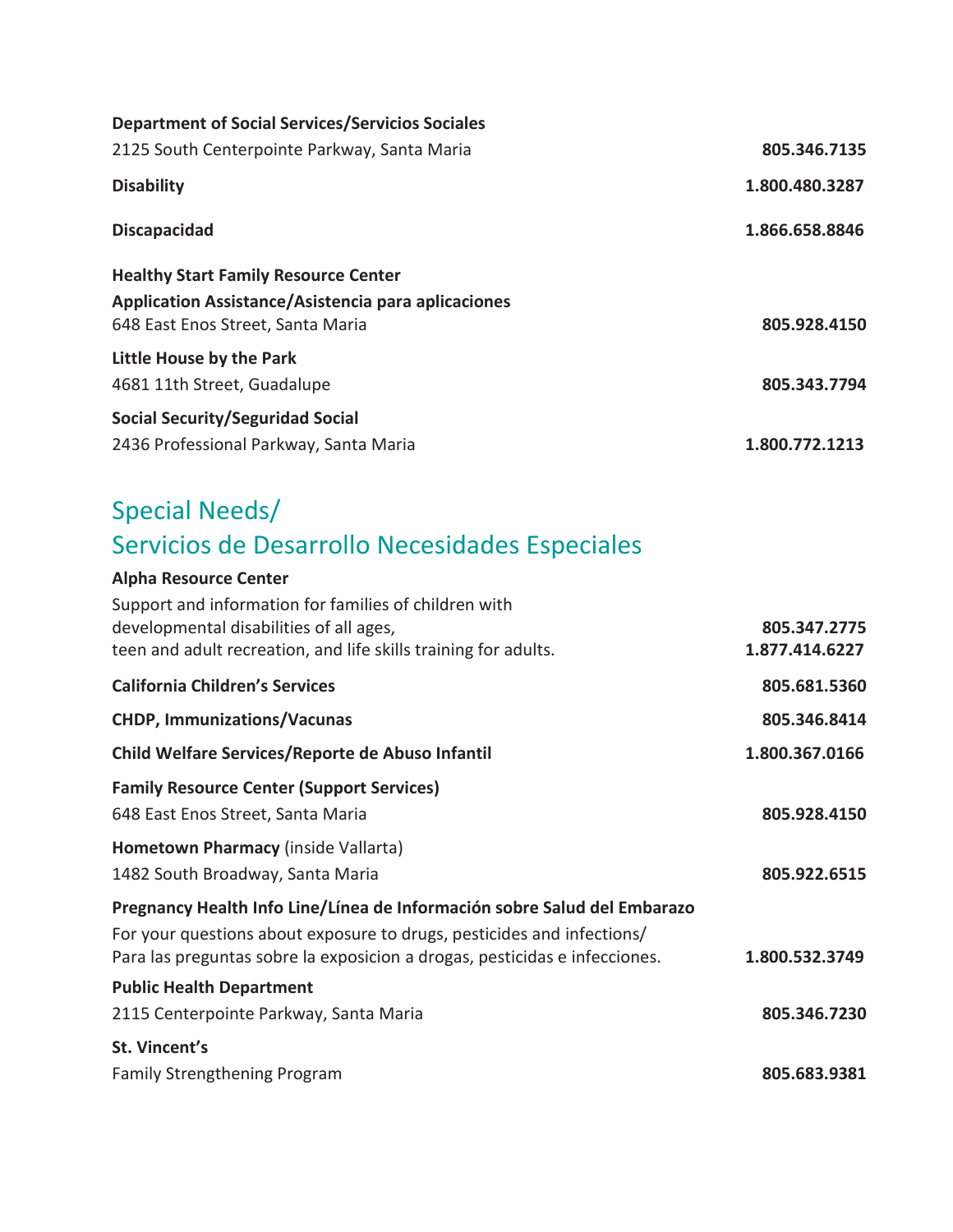| <b>Tri-Counties Regional Center/Tres Condados</b>                              | 805.922.4640 |
|--------------------------------------------------------------------------------|--------------|
| <b>County Clinics</b>                                                          |              |
| <b>Family Practice/Clinicas de la Comunidad</b>                                | 805.346.7230 |
| <b>Prenatal and Postpartum Services/</b><br>Servicios de Embarazo y Postparto  | 805.739.8411 |
| Women & Infants' Mobile Health Clinic                                          | 805.756.5089 |
| Santa Maria/Guadalupe locations                                                |              |
| <b>Dentists Who Take Medi-Cal</b>                                              |              |
| <b>CHC</b><br>Children/niños                                                   |              |
| 1414 South Miller Street #8, Santa Maria                                       | 805.345.3702 |
| Adults/adultos<br>210 North Broadway, Santa Maria                              | 805.347.1171 |
| <b>CHC Dental Office</b>                                                       |              |
| 150 Tejas Place, Nipomo                                                        | 805.929.3254 |
| <b>Coast Dental Services</b>                                                   |              |
| 1304 Miller Street, Santa Maria                                                | 805.925.6229 |
| <b>Dentistry for Children</b><br>1430 East Main Street, Suite 203, Santa Maria | 805.922.3530 |
| <b>Friendly Smiles</b>                                                         |              |
| 2528 South Broadway, Suite C, Santa Maria                                      | 805.928.6776 |
| <b>Guadalupe Dentistry</b>                                                     |              |
| 4723 West Main Street, Suite C, Guadalupe                                      | 805.343.9500 |
| <b>Steve Hutcherson, DDS</b>                                                   |              |
| Dental surgery<br>1414 Miller Street, Suite J, Santa Maria                     | 805.922.9626 |
| Jesse Kim, DDS/Plum Tree Dental Practice                                       |              |
| 1774 South Broadway, Santa Maria                                               | 805.928.5400 |
| Ion Naumescu, DDS<br>1414 Miller Street, Suite N, Santa Maria                  | 805.928.3780 |
|                                                                                |              |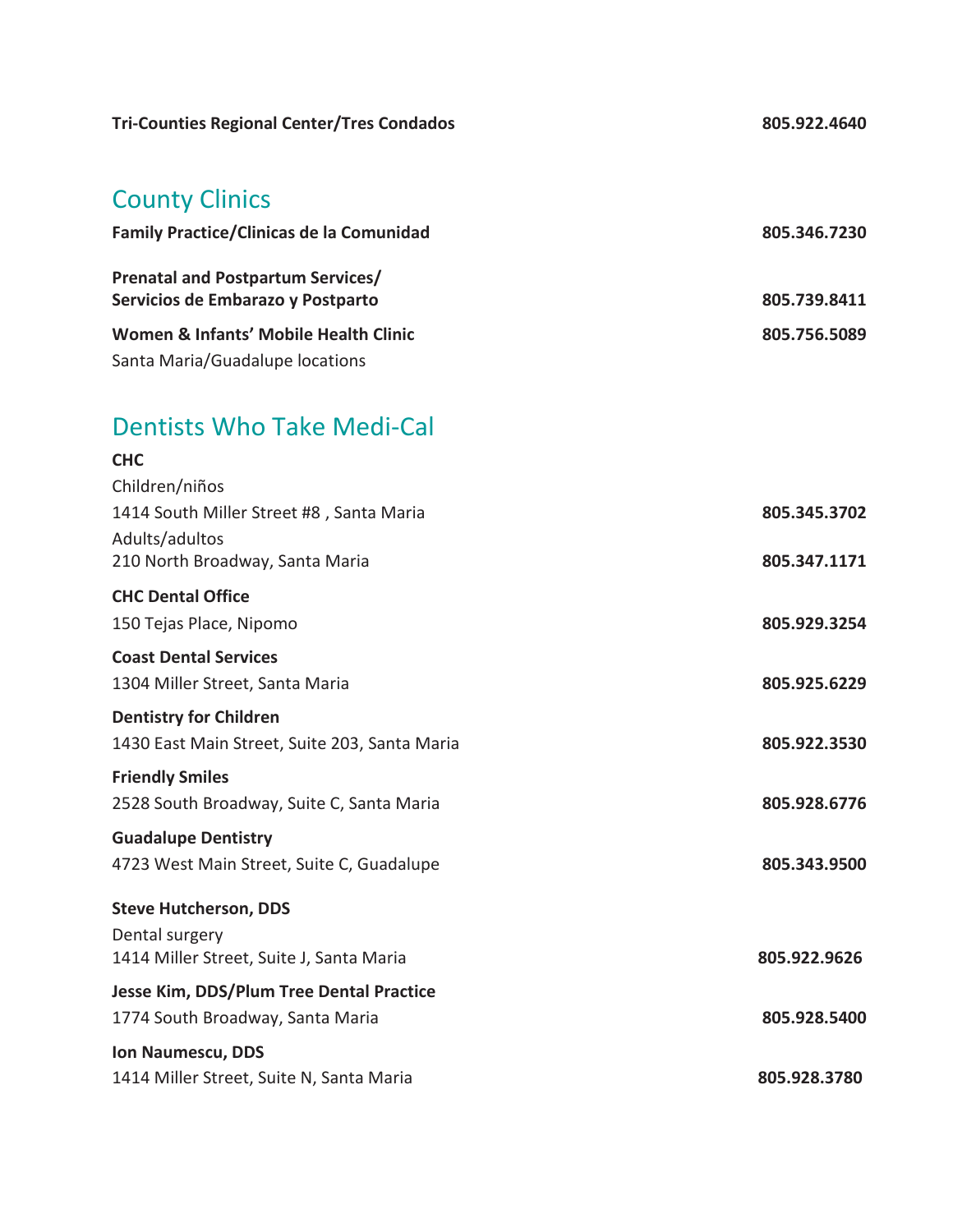| <b>Bing Qiao, DDS</b>                         |              |
|-----------------------------------------------|--------------|
| 1414 Miller Street, Suite S, Santa Maria      | 805.925.6229 |
| <b>Shepard CHC Surgical Center</b>            |              |
| General sedation cases only                   |              |
| 1418 East Main Street, Suite 110, Santa Maria | 805.614.9500 |
| <b>Sunrise Dental</b>                         |              |
| 1414 Miller Street, Suite G, Santa Maria      | 805.739.2716 |
| <b>Yat Tang, DDS/Zen Dental</b>               |              |
| 2050 South Broadway, Suite E, Santa Maria     | 805.349.8890 |
| <b>Western Dental Services</b>                |              |
| 2202 South Broadway, Santa Maria              | 805.346.2130 |

### Family Practices

| <b>CHC</b>                                                     |              |
|----------------------------------------------------------------|--------------|
| 430 Blosser Road, Santa Maria                                  | 805.361.8900 |
| 4581 10th Street, Suite C, Guadalupe                           | 805.343.5577 |
| <b>Family Medicine Center</b>                                  |              |
| 1400 East Church Street, Santa Maria (Next to Marian Hospital) | 805.739.3561 |
| <b>Marian Community Clinic</b>                                 |              |
| 117 Bunny Avenue, Santa Maria                                  | 805.739.3890 |
| 4723 Main Street, Suite H, Guadalupe                           | 805.739.3890 |

# Pediatricians/Pediatras

#### **CHC**

| Laura Herzberg, MD                             |              |
|------------------------------------------------|--------------|
| 2801 Santa Maria Way, Suite A & B, Santa Maria | 805.934.5405 |
| <b>CHC</b>                                     |              |
| Richard Ripple, MD                             |              |
| Susan Bartolini, MD                            |              |
| 1835 North Broadway, Santa Maria               | 805.345-3701 |

#### **CHC**

Niranjan Dass, MD 430 Blosser Road, Santa Maria **805.361.8900**